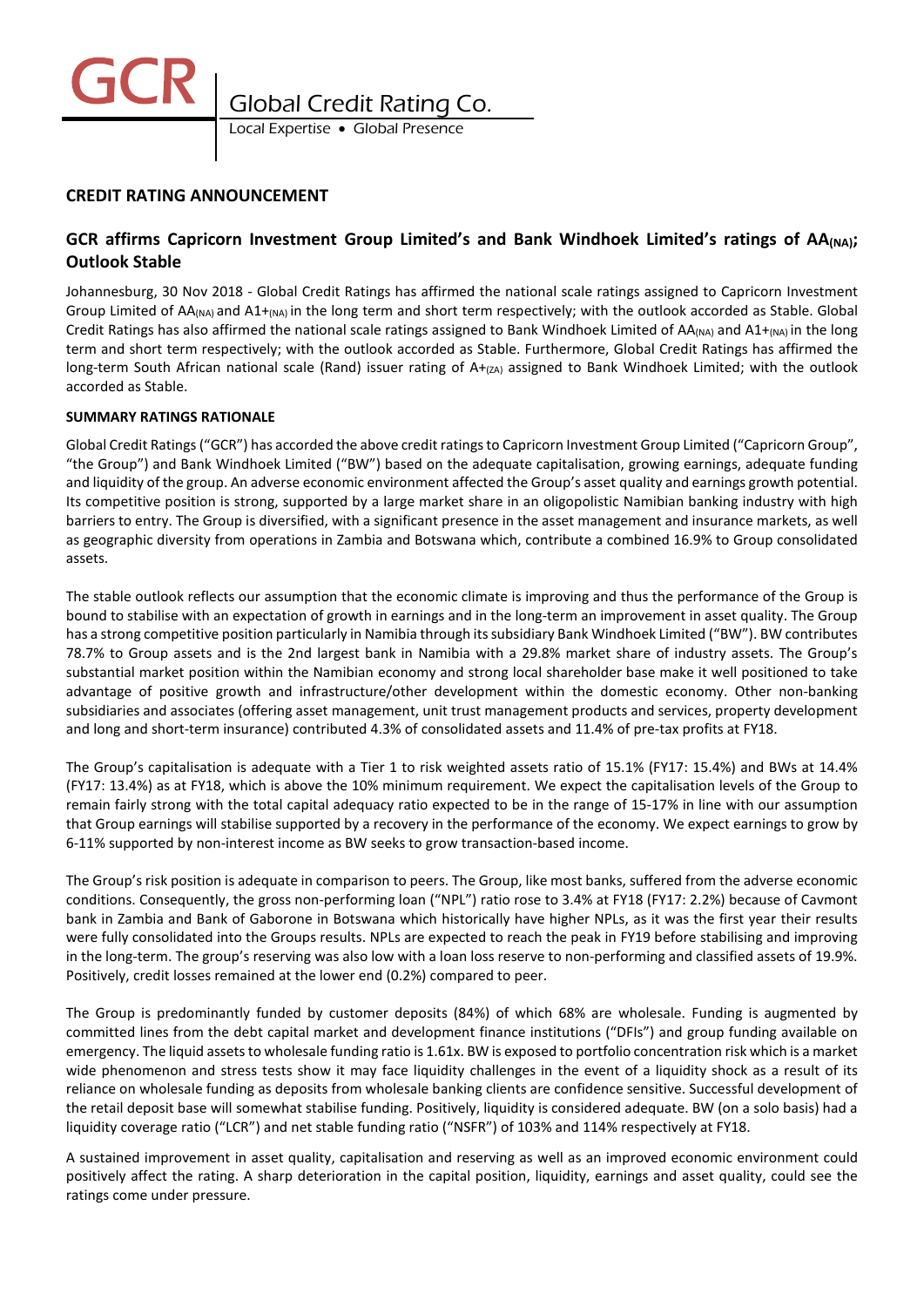

#### **NATIONAL SCALE RATINGS HISTORY**

#### **Capricorn Investment Group Limited**

Initial rating (November 2015) Long term: AA(NA); Short term: A1+(NA) Outlook: Stable

Last rating (November 2017) Long term: AA(NA); Short term: A1+(NA) Outlook: Stable

#### **Bank Windhoek Limited**

Initial rating (September 2005) Initial rating (November 2013) Long term: AA<sub>(NA)</sub>; Short term: A1+<sub>(NA)</sub> Long term: A-<sub>(ZA)</sub> Outlook: Stable Outlook: Stable

Last rating (November 2017) Last rating (November 2017) Long term:  $AA_{(NA)}$ ; Short term:  $A1+_{(NA)}$  Long term:  $A+_{(ZA)}$ Outlook: Stable Outlook: Stable

#### **ANALYTICAL CONTACTS**

Vimbai Muhwati Matthew Pirnie (011) 784-1771 (011) 784-1771

## **Secondary Analyst**

Victor Matsilele Junior Credit Analyst (011) 784-1771 victorm@globalratings.net

## **APPLICABLE METHODOLOGIES AND RELATED RESEARCH**

Global Criteria for Rating Banks and Other Financial Institutions (March 2017) BW rating reports (2005-17) Capricorn Group rating reports (2015-17)

#### **RATING LIMITATIONS AND DISCLAIMERS**

ALL GCR'S CREDIT RATINGS ARE SUBJECT TO CERTAIN LIMITATIONS AND DISCLAIMERS. PLEASE READ THESE LIMITATIONS AND DISCLAIMERS BY FOLLOWING THIS LINK: HTTP://GLOBALRATINGS.NET/UNDERSTANDING-RATINGS. IN ADDITION, GCR'S RATING SCALES AND DEFINITIONS ARE ALSO AVAILABLE FOR DOWNLOAD AT THE FOLLOWING LINK: HTTP://GLOBALRATINGS.NET/RATINGS-INFO. GCR'S CODE OF CONDUCT, CONFIDENTIALITY, CONFLICTS OF INTEREST, PUBLICATION TERMS AND CONDITIONS AND OTHER RELEVANT POLICIES AND PROCEDURES ARE ALSO AVAILABLE AT HTTP://GLOBALRATINGS.NET.

# **SALIENT FEATURES OF ACCORDED RATINGS**

GCR affirms that a.) no part of the rating was influenced by any other business activities of the credit rating agency; b.) the rating was based solely on the merits of the rated entity, security or financial instrument being rated; and such rating was an independent evaluation of the risks and merits of the rated entity, security or financial instrument.

Capricorn Investment Group Limited and Bank Windhoek Limited participated in the rating process via face-to-face management meetings, teleconferences and other written correspondence. Furthermore, the quality of information received was considered adequate and has been independently verified where possible.

The credit ratings have been disclosed to Capricorn Investment Group Limited and Bank Windhoek Limited.

# **SOUTH AFRICAN NATIONAL SCALE RATINGS HISTORY**

#### **Primary Analyst Committee Chairperson**

Credit Analyst **Sector Head: Financial Institutions Ratings** Sector Head: Financial Institutions Ratings vimbaim@globalratings.net matthewp@globalratings.net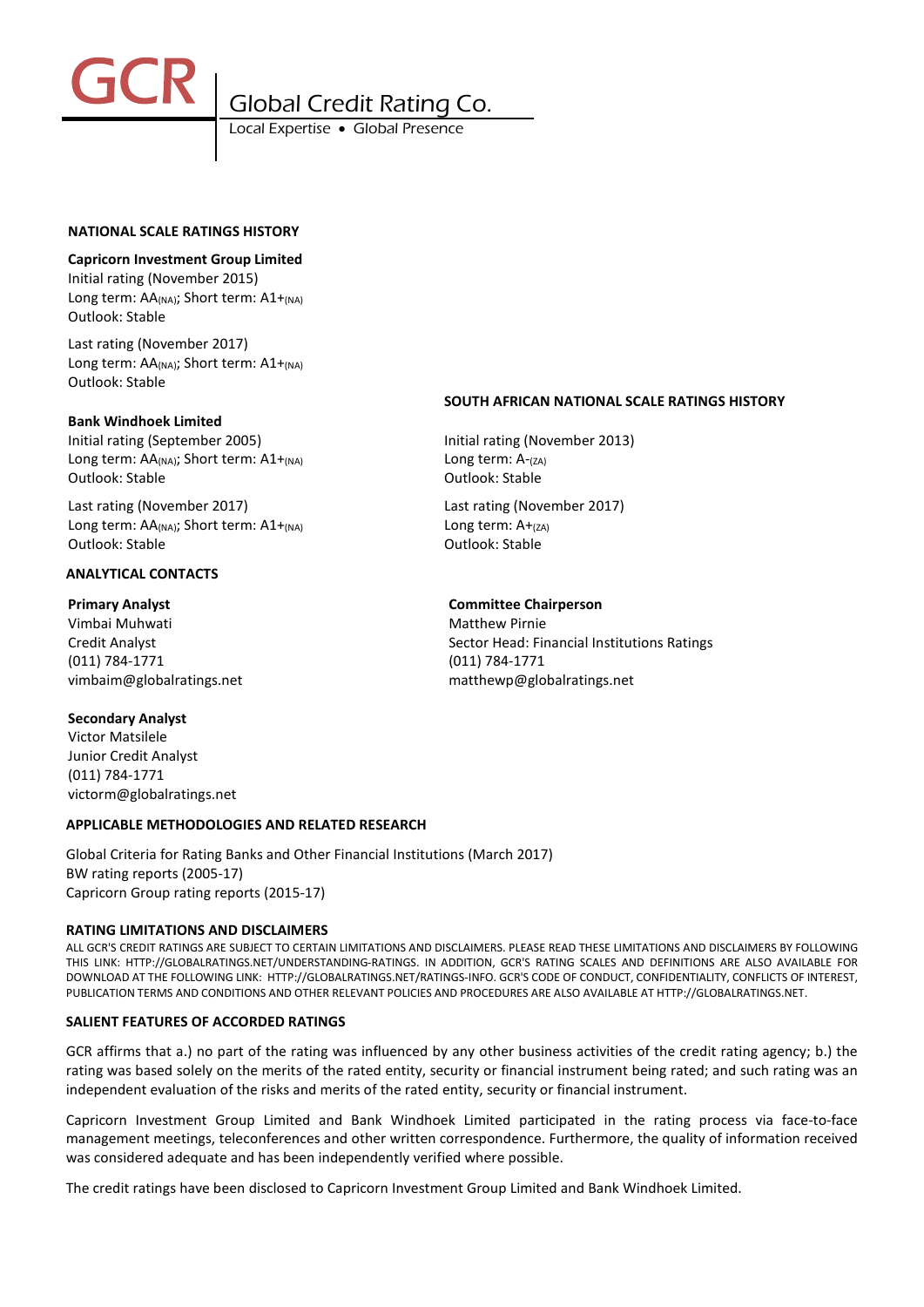GCR Global Credit Rating Co.

Information received:

- Audited financial results of the Group and the banking subsidiary as at 30 June 2018 (plus four years of comparative figures)
- Budgeted financial statements for 2019;
- Latest internal and/or external audit report to management;
- Reserving methodologies;
- A breakdown of facilities available and related counterparties;
- Corporate governance and enterprise risk framework; and
- Industry comparative and regulatory framework.

The ratings above were solicited by, or on behalf of, Capricorn Investment Group Limited and Bank Windhoek Limited, and therefore, GCR has been compensated for the provision of the ratings.

## **GLOSSARY OF TERMS/ACRONYMS USED IN THIS DOCUMENT AS PER GCR'S FINANCIAL INSTITUTIONS GLOSSARY**

| Asset                             | A resource with economic value that a company owns or controls with the expectation that it will provide future benefit.                                                    |
|-----------------------------------|-----------------------------------------------------------------------------------------------------------------------------------------------------------------------------|
| <b>Asset Quality</b>              | Refers primarily to the credit quality of a bank's earning assets, the bulk of which comprises its loan portfolio, but will also                                            |
|                                   | include its investment portfolio as well as off balance sheet items. Quality in this context means the degree to which the loans                                            |
|                                   | that the bank has extended are performing (ie, being paid back in accordance with their terms) and the likelihood that they                                                 |
|                                   | will continue to perform.                                                                                                                                                   |
| Capital                           | The sum of money that is invested to generate proceeds.                                                                                                                     |
| Capital Adequacy                  | A measure of the adequacy of an entity's capital resources in relation to its current liabilities and also in relation to the risks                                         |
|                                   | associated with its assets. An appropriate level of capital adequacy ensures that the entity has sufficient capital to support its                                          |
|                                   | activities and that its net worth is sufficient to absorb adverse changes in the value of its assets without becoming insolvent.                                            |
| Debt                              | An obligation to repay a sum of money. More specifically, it is funds passed from a creditor to a debtor in exchange                                                        |
|                                   | for interest and a commitment to repay the principal in full on a specified date or over a specified period.                                                                |
| Diversification                   | Spreading risk by constructing a portfolio that contains different investments, whose returns are relatively uncorrelated. The                                              |
|                                   | term also refers to companies which move into markets or products that bear little relation to ones they already operate in.                                                |
| <b>Financial Institution</b>      | An entity that focuses on dealing with financial transactions, such as investments, loans and deposits.                                                                     |
| <b>International Scale Rating</b> | International local currency (International LC) ratings measure the likelihood of repayment in the currency of the jurisdiction                                             |
| LC                                | in which the issuer is domiciled. Therefore, the rating does not take into account the possibility that it will not be able to                                              |
|                                   | convert local currency into foreign currency or make transfers between sovereign jurisdictions.                                                                             |
| Liquidity                         | The speed at which assets can be converted to cash. It can also refer to the ability of a company to service its debt obligations                                           |
|                                   | due to the presence of liquid assets such as cash and its equivalents. Market liquidity refers to the ease with which                                                       |
|                                   | a security can be bought or sold quickly and in large volumes without substantially affecting the market price.                                                             |
| Liquidity Risk                    | The risk that a company may not be able to meet its financial obligations or other operational cash requirements due to an                                                  |
|                                   | inability to timeously realise cash from its assets. Regarding securities, the risk that a financial instrument cannot be traded                                            |
|                                   | at its market price due to the size, structure or efficiency of the market.                                                                                                 |
| Long-Term                         | Not current; ordinarily more than one year.                                                                                                                                 |
| Long-Term Rating                  | Reflects an issuer's ability to meet its financial obligations over the following three to five year period, including interest                                             |
|                                   | payments and debt redemptions. This encompasses an evaluation of the organisation's current financial position, as well as                                                  |
|                                   | how the position may change in the future with regard to meeting longer term financial obligations.                                                                         |
| Margin                            | The rate taken by the lender over the cost of funds, which effectively represents the entity's profit and remuneration for                                                  |
|                                   | taking the risk of the loan; also known as spread.                                                                                                                          |
| <b>National Scale Rating</b>      | Provides a relative measure of creditworthiness for rated entities only within the country concerned. Under this rating scale,                                              |
|                                   | a 'AAA' long term national scale rating will typically be assigned to the lowest relative risk within that country, which in most                                           |
| Net Asset Value                   | cases will be the sovereign state.<br>The value of an entity's assets less its liabilities. It is a reflection of the company's underlying value and is usually quoted on a |
|                                   | per share basis.                                                                                                                                                            |
| Regulatory Capital                | The total of primary, secondary and tertiary capital.                                                                                                                       |
| Risk                              | The chance of future uncertainty (i.e. deviation from expected earnings or an expected outcome) that will have an impact on                                                 |
|                                   | objectives.                                                                                                                                                                 |
| Shareholder                       | An individual, entity or financial institution that holds shares or stock in an organisation or company.                                                                    |
| Short-Term                        | Current; ordinarily less than one year.                                                                                                                                     |
| Short-Term Rating                 | An opinion of an issuer's ability to meet all financial obligations over the upcoming 12 month period, including interest                                                   |
|                                   | payments and debt redemptions.                                                                                                                                              |
|                                   |                                                                                                                                                                             |
|                                   |                                                                                                                                                                             |

For a detailed glossary of terms please clic[k here](https://globalratings.net/understanding-ratings/glossary)